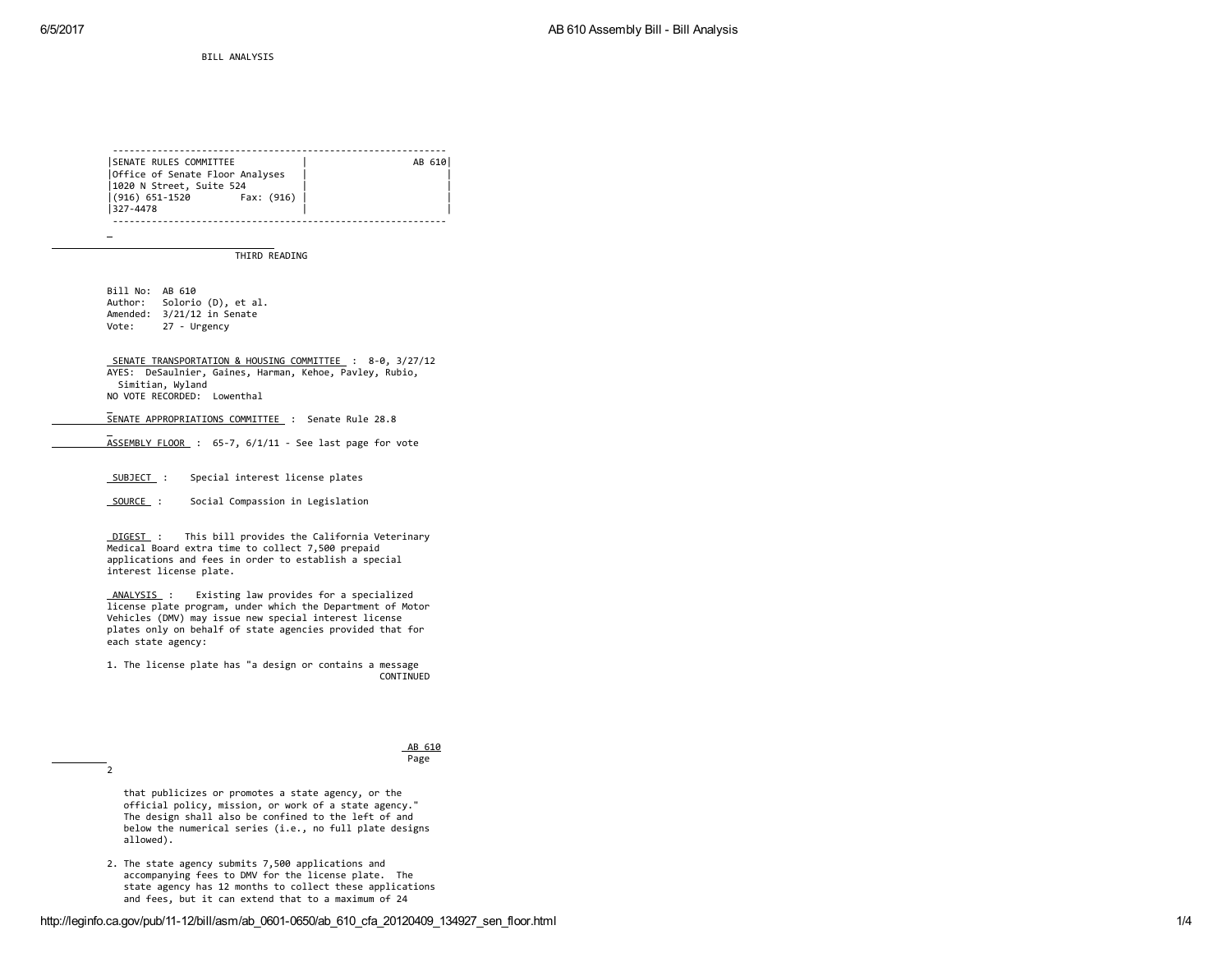months if it notifies and offers to refund fees to those that applied during the first 12 months. Once a plate is issued, DMV stops issuing that plate for the agency if the number of plates drops below 7,500.

3. Most plate revenues are used for "projects and programs that promote the state or local agency's official policy, mission, or work." These funds are deposited into the Specialized License Plate Fund and are continuously appropriated to the agency sponsoring the plate.

In addition to the usual registration and license fees, DMV charges the following additional fees for specialized license plates: \$50 (original), \$40 (renewal), \$15 (transfer), and \$35 (license substitute) and deducts its administrative costs from the revenues generated. A sponsoring state agency may not spend more that 25 percent of its license plate funds for administrative, marketing, and promotional costs associated with the plate, and it must submit an annual accounting report to DMV.

This bill:

1. Allows the Veterinary Medical Board (Vet Board), by June 30, 2012, to extend from 24 months to 36 months the maximum amount of time that it may collect prepaid applications for a specialized license plate it is sponsoring. The Vet Board must contact vehicle owners who have applied for the plate already and offer to refund the fee they have paid if they do not want to continue to wait for the board to meet the 7,500 threshold and DMV then to produce the plate.

CONTINUED

AB 610 P a g e

3<br>2. Contains an urgency clause.

3. Sunsets its provisions on July 1, 2013.

Background

Urgency measure . The Vet Board began collecting applications and fees for the Pet Lover/Spay and Neuter Plate in June 2010. A year later, the Vet Board notified applicants that it was going to continue collecting pre-paid applications for another 12 months and offered to refund their fees. It appears that the Vet Board will not reach the 7,500 threshold by June of this year when the second 12 months concludes. Should this bill, an urgency measure, become law by June 2012, then the Vet Board will be able to again extend collection of applications and fees for another 12 months until June 2013.

History of special interest license plates: before 2004 . Historically, the Vehicle Code required DMV to issue, upon legislative authorization, a special interest license plate bearing a distinctive design or decal of a sponsoring organization to any vehicle owner that pays specified fees, provided that the sponsoring organization met certain conditions. These conditions included that the sponsor of a special interest license plate had to collect 7,500 applications and fees for a special license plate in order to pay DMV's costs of creating a new plate, which are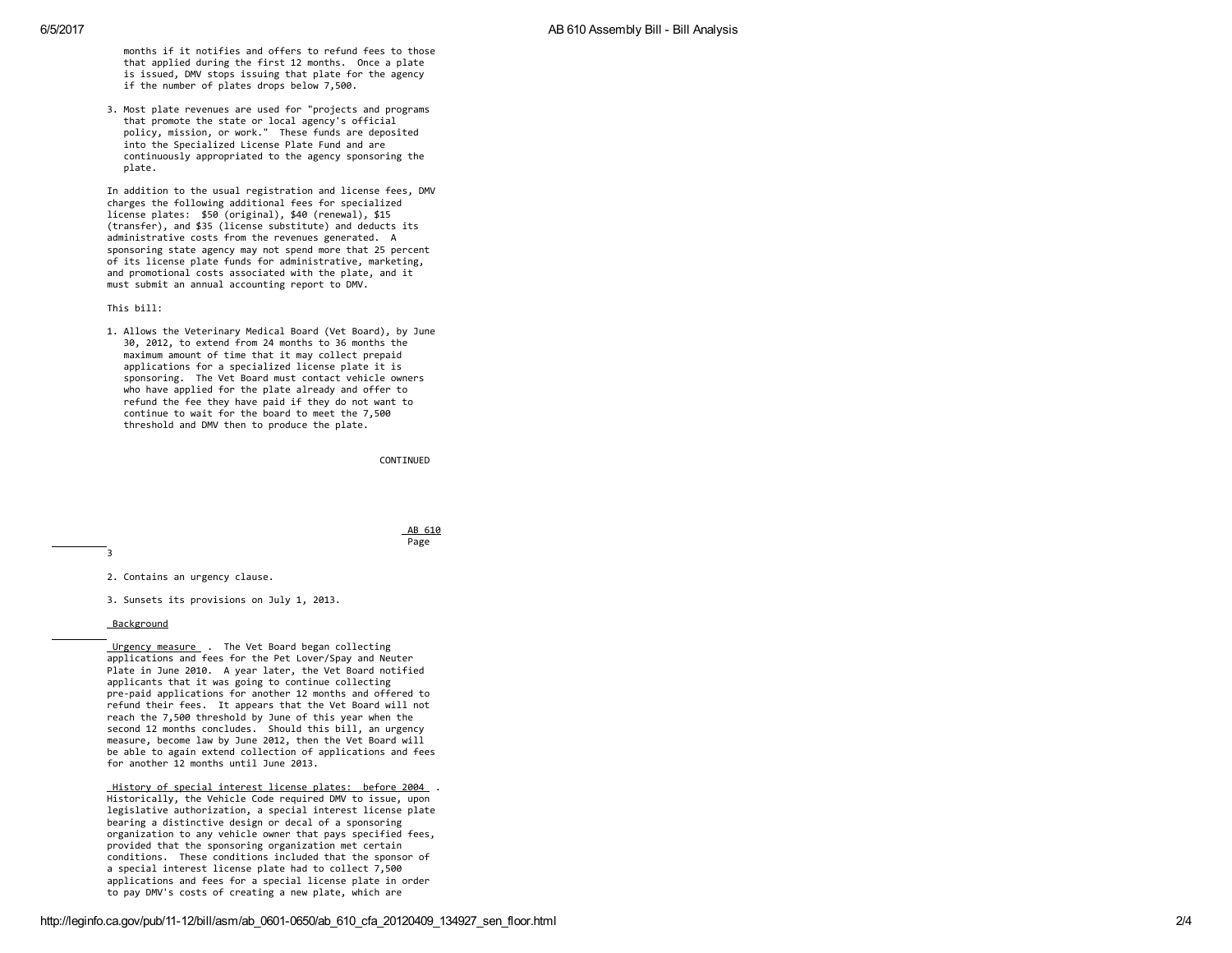approximately \$375,000 or 7,500 applications times the \$50 f e e.

History of special interest license plates: since 2004 . In 2004, a federal court decision, Women's Resource Network <u>v. Gourley, E.D.</u> Cal 2004, F.Supp.2d, 2004 U.S. Dist., invalidated the provisions of the Vehicle Code described in the above urgency measure comment. In the **Gourley** decision, the court declared California's special interest license plate statutes unconstitutional because they violated the First Amendment right to freedom of speech. The court specifically objected to the Legislature "picking and choosing" special license plates that private organizations propose, in essence promoting the message of some organizations while denying this right to others. The court did allow the ten special interest license plates

CONTINUED

AB 610 P a g e

4<br>existing at the time of its decision to remain in use and available to new applicants, as they are today.

In response to the court decision, AB 84 (Leslie), Chapter 454, Statutes of 2006, established the current specialized license plate program to provide a forum for government speech that promotes California's state policies. The bill excludes private organizations from seeking specialized license plates as a forum for private speech, and thus addresses the court's objection. Plates now created and the revenue they generate must publicize or promote a state agency, or the official policy, mission, or work of a state a g e n c y.

To date, no license plates have been issued under AB 84's specialized license plate program due to an inability to collect 7,500 paid applications.

FISCAL EFFECT : Appropriation: No Fiscal Com.: Yes Local: No

SUPPORT : (Verified 4/9/12)

Social Compassion in Legislation (source) Animal Legal Defense Fund Bay Area Open Space Council City of Long Beach City of Los Angeles Honorable Pam Slater-Price, District 3 Supervisor, San Diego County Humane Society Veterinary Medical Association P A W P A C Take Me Home

ARGUMENTS IN SUPPORT : The author introduced this bill at the request of the Social Compassion in Legislation organization, which since June 2010 in concert with the Vet Board has been promoting sales of the Pet Lover's/California Spay and Neuter Plate in an effort to raise additional funds for the spay and neuter trust fund to distribute grants to eligible agencies throughout the state. The sponsor reports that it and the Vet Board are encountering significant difficulty in meeting the threshold of 7,500 applications for the license plate.

CONTINUED